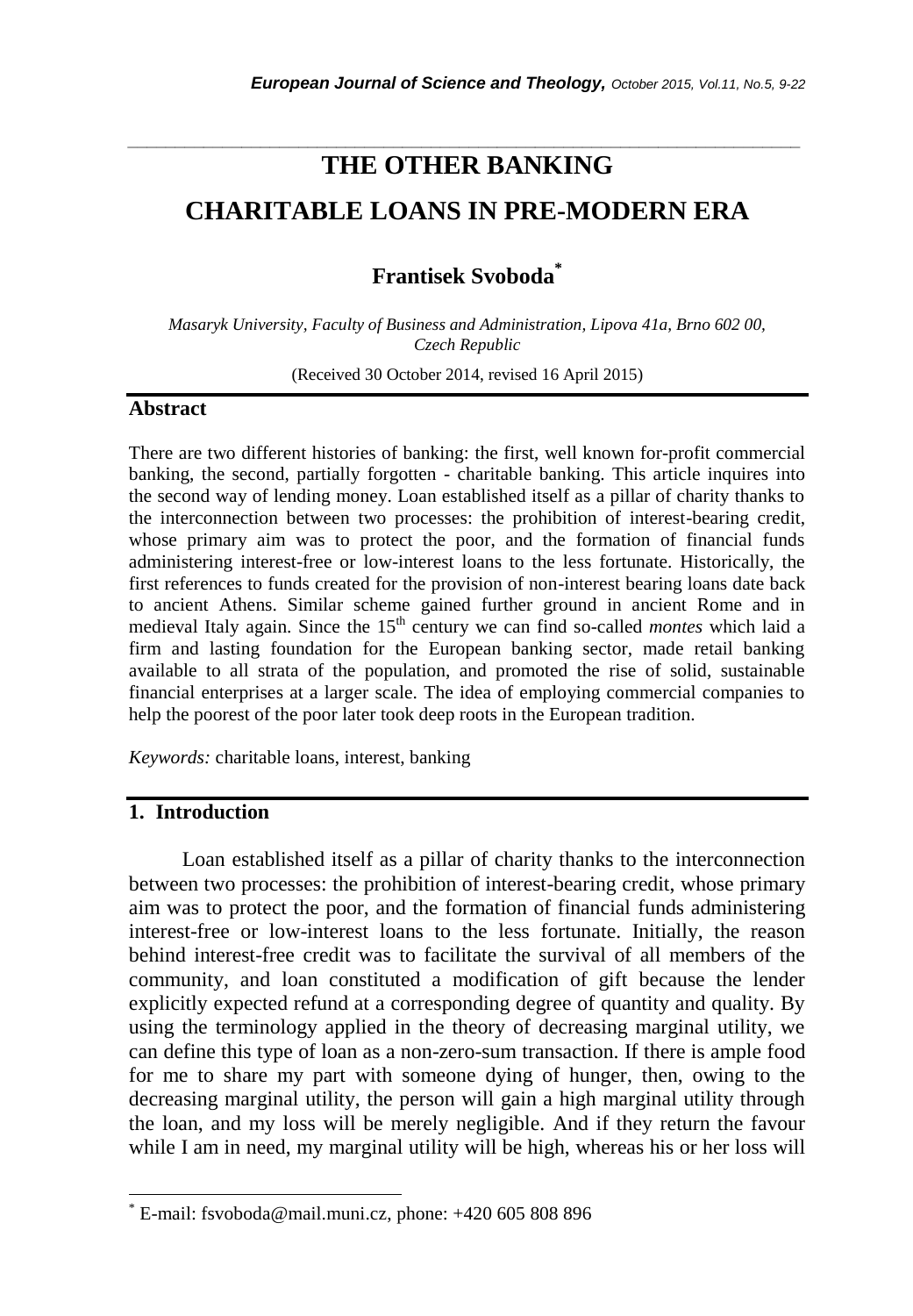remain low. These equivalent loans rooted in agriculture-based economies subsequently gave rise to charitable loans of money; even these were nevertheless granted as interest-free or bringing only a little profit to cover the costs. Financial credit also began to be used as the initial capital enabling the debtor to become economically independent or, in the very least, to free themselves from the bonds forged by the usurers. Such approach made loan a peculiar instrument of philanthropy, a tool lying on the boundary between trade and charity as it could ensure direct material profit or financial gain for both parties. By virtue of the mutually shared prospect of improvement in the status of the debtor, a charitable loan may strengthen collective relationships in a society, assist the poor to cope and help themselves, and facilitate continuous restoration of the funds that enable actual provision of the loans.

The gradual transformation of loan necessitated also certain changes in the overall concept of credit. Originally, the prohibition of interest had been formed to protect an individual in existential or financial need, and it was based on the principle that an individual within a primitive community should not fear hunger if the social group as a whole is spared from this threat. And it is precisely the absence of preconditions for such starvation that, in a certain sense, makes a primitive society more humane (but also less economic) than any culture observing market principles [1].

However, simultaneously with the development of trade, the organic form of society was progressively superseded by a more atomistic and individualistic pattern. The binding factors of kinship, profession, neighbourhood or confession were gradually pushed out of the existing social structure because they required the loyalty of an individual, thus restricting his or her freedom to act. For that reason, any growth of economy or step forward in trade increased the pressure to justify the interest imposed on commercial and, subsequently, personal loans, which facilitated the emancipation of an individual. The very existence of interest also brought about simplified access to capital and enabled the development of credit markets for both communities and individuals. Among other elements, the credit markets included organisations providing small loans to the poorest strata of the population. As noted by Adam Smith, "Money, says the proverb, makes money. When you have got a little, it is often easy to get more. The great difficulty is to get that little." [2] The history of microcredits, or minor loans to the poor provided mainly (but not exclusively) as a support for their entrepreneurial activities, is long enough to effectively show how economy (and, through it, economics too) is entangled in the web of social relationships and influenced by the laws of religion and ethics.

#### **2. The genesis of loan-providing funds**

Historically, the first references to funds created for the provision of noninterest bearing loans date back to ancient Athens, where *eranos*, or institutions of mutual aid, evolved into credit organisations during the last decades of the  $5<sup>th</sup>$ century BC. The described system originated from public feasts whose costs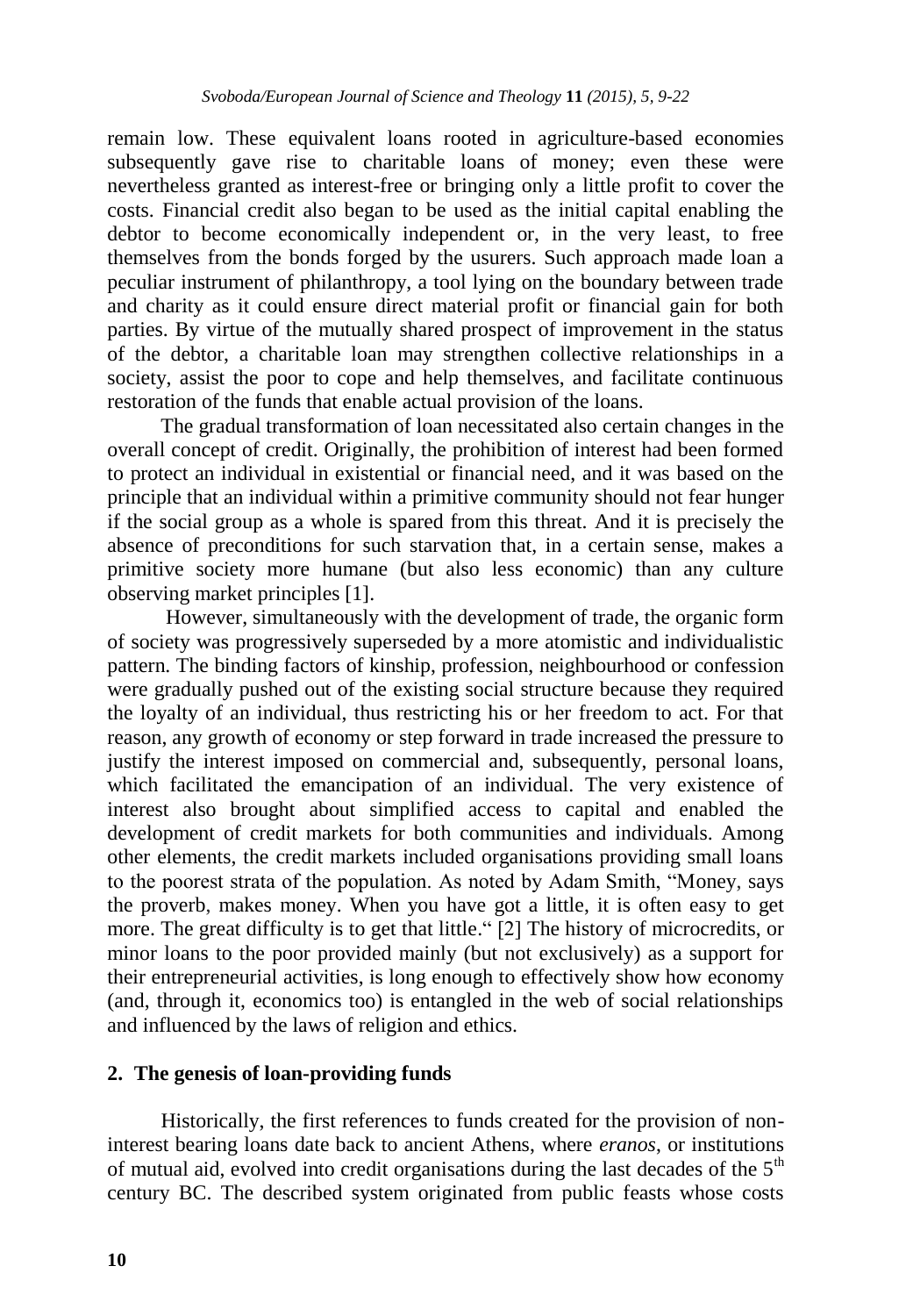#### *The other banking*

were shared by members of the community in a manner that required each participant to either contribute a portion of the food and drink or host the event. The term *eranos*, initially used to denote such type of happening, later came to represent money loan. The associations for mutual aid, *eranistai*, practised solidarity through lending interest-free money to their members, and they also served several other purposes. Any donation or deposit to these funds was quoted by various tribunals of Athens as an instance of charity and civic virtue, whereas the inability to pay off the debt signified decline and bankruptcy. And this form of loan is also admitted by Plato in *The Republic* (915E); within the same dialogue, the philosopher nevertheless does not approve of the judicial enforcement of the ensuing debt, because the money or another concrete object is owed on the basis of charity. Also, importantly, the *eranos*-credits are a fruit of friendship, in which no tribunal or court should intervene. Yet it has to be noted in this connection that "the strong obligation to lend was matched by a reciprocal obligation to repay as soon as possible" [3]. Most preserved examples of the credits involve the more affluent citizens; in spite of this fact, however, there are indications that loans were granted to members of all strata of Athenian society, from its elites at the top to the slaves at the very bottom [3, p. 77].

The charity system that used the amassed capital to provide small loans (microcredit) to the poorest borrowers gained further ground in ancient Rome [4]. Emperor Augustus, at the beginning of his reign, created a special fund from the confiscated property of criminals, thus facilitating the provision of credit to the poor against pawn and in the amount of half the value of the pawned object. A similar institution was brought to life by Emperor Tiberius, and later also Alexander Severus had money lent to the destitute, who were encouraged in this manner to purchase their own land [5]. But these activities, albeit beneficial, gradually waned to end with the fall of the Roman Empire and the related disintegration of the money-based economy.

Further embodiments of the above-characterised approach surfaced under the term *monte di pietà* only in 15<sup>th</sup> century Italy. The word *monte* stems from the Latin expression *mons*, namely a *mountain*, and a transfer of its meaning in Italian leads us to *a large quantity* or, more specifically, *a large quantity of capital*. Prudentius (384-410) applied this concept to denote a sum of alms; however, it was not until the high Middle Ages that the word *monte* came to be used extensively as a name referring to a certain class of public fund. The first true pioneers of the emerging institutional process were the *monte communale*, organisations which promoted the alleviation of public debt. By entrusting their money to these funds, burghers could finance the public debt in exchange for the interest paid on the savings, and this mechanism became understood in Italian city-states as a powerful instrument to curb the ever-growing government expenditure. The initial institution of the described type was founded under the name *mons profanus* in Venice around the middle of the  $12<sup>th</sup>$  century, its purpose being to even out the public deficit generated as a result of the conflict between Pope Alexander III and Frederick Barbarossa [6]. In the Republic of Venice, the capital necessary to cover public expenditure was accumulated via forced loans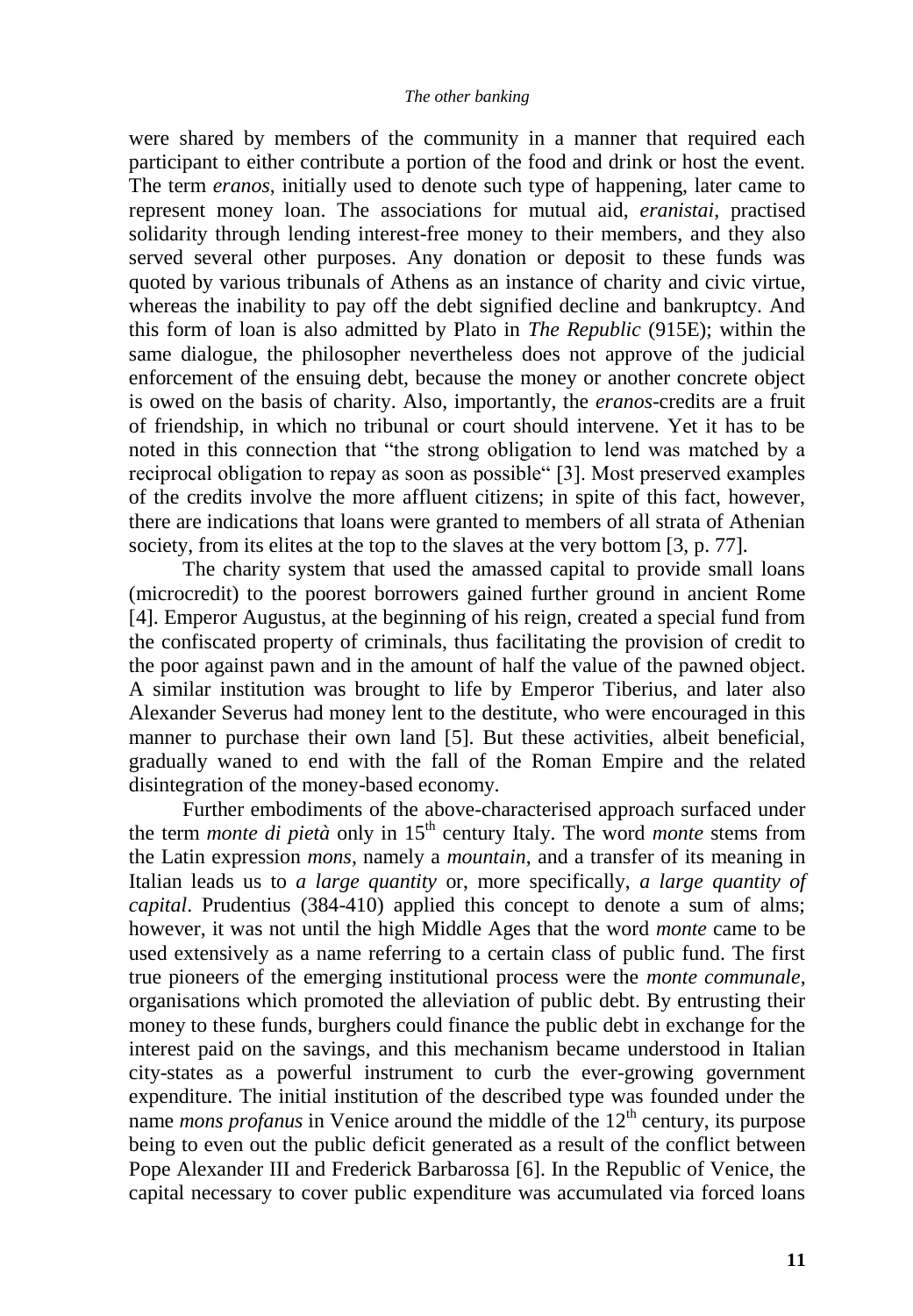bearing the interest of 5%; this procedure later became a standard method for the mitigation of any Venetian state debt. The first such loan is dated back to 1167 [7]. And, not surprisingly, the same needs and processes characterised also the municipal montes of Genoa (founded approximately in 1300) and Florence (1345).

Furthermore, the discussed concept of *mons* included a portion of medieval shareholding-based companies, such as particular insurers or the *mons aluminarius*, whose main function consisted in concentrating the finance required for the exploitation of alunite deposits in Tolfa. But even some more refined forms of the enterprise were available, for example the Florentine *monte delle doti*, namely an institution which enabled fathers to save money for the dowry of their daughters. These funds, too, offered the savers a modest interest guaranteed by the underlying investment in public debt. The Florentine *Catasto* of 1480 shows that, among citizens of Florence, the widespread willingness to invest in the *monte delle doti* rather outshone the potential of the *monte comune*, whose shares were an investment option favoured especially by members of the higher social strata [8, 9].

After being recognised by the Church and the world, the pawnbrokers introduced above were joined in the middle of the  $15<sup>th</sup>$  century by the *monte di pietà*, a charitable organisation established to provide the poor with small secured loans at very low interest rates that only served to cover the common operating costs of the business. The first of its branches was founded by two Franciscans in Perugia (1462), and the idea soon spread to other cities and towns. The local *montes di pietà* then either emerged as municipal institutions (Siena branch was a prominent example of this class of *montes*), whose functioning was considered a public and civic affair, or assumed the form of privately held, non-profit, self-governing organisations promoting charity on an independent and personal level. Their purpose was to "secure loans to the poor at an interest as low as acceptable". The actual aim behind the described concept consisted in ensuring low interest on small credits; until then, clients who had taken out such loans were often made to accept even the highest interest ceiling. These conditions are exposed by, for example, the *condotta* (a contract between a city and Jewish creditors) of Gubbio concluded in 1421, where the ceiling on a loan up to one florin stood at 50%. However, the limit applicable to credits between 1 and 7 florins already remained below that rate, amounting to 45% [10].

The *montes*, though by no means offshoots of usury, nevertheless required the debtor to pay a small amount of money outside the actual instalments. This margin initially encompassed 5% of the total credit and was applied as an allowed and necessary instrument to cover the operating costs of the institution. The interest rates could differ between the cities (for example, the figure originally set by the pawnbroker of Siena was 7.5%).

Regardless of the region, the activities of a *monte* were invariably governed by rules similarly strict. The owner of the pawned object (usually a minor item, such as a hat, knife, book, overcoat or dish) received a loan of up to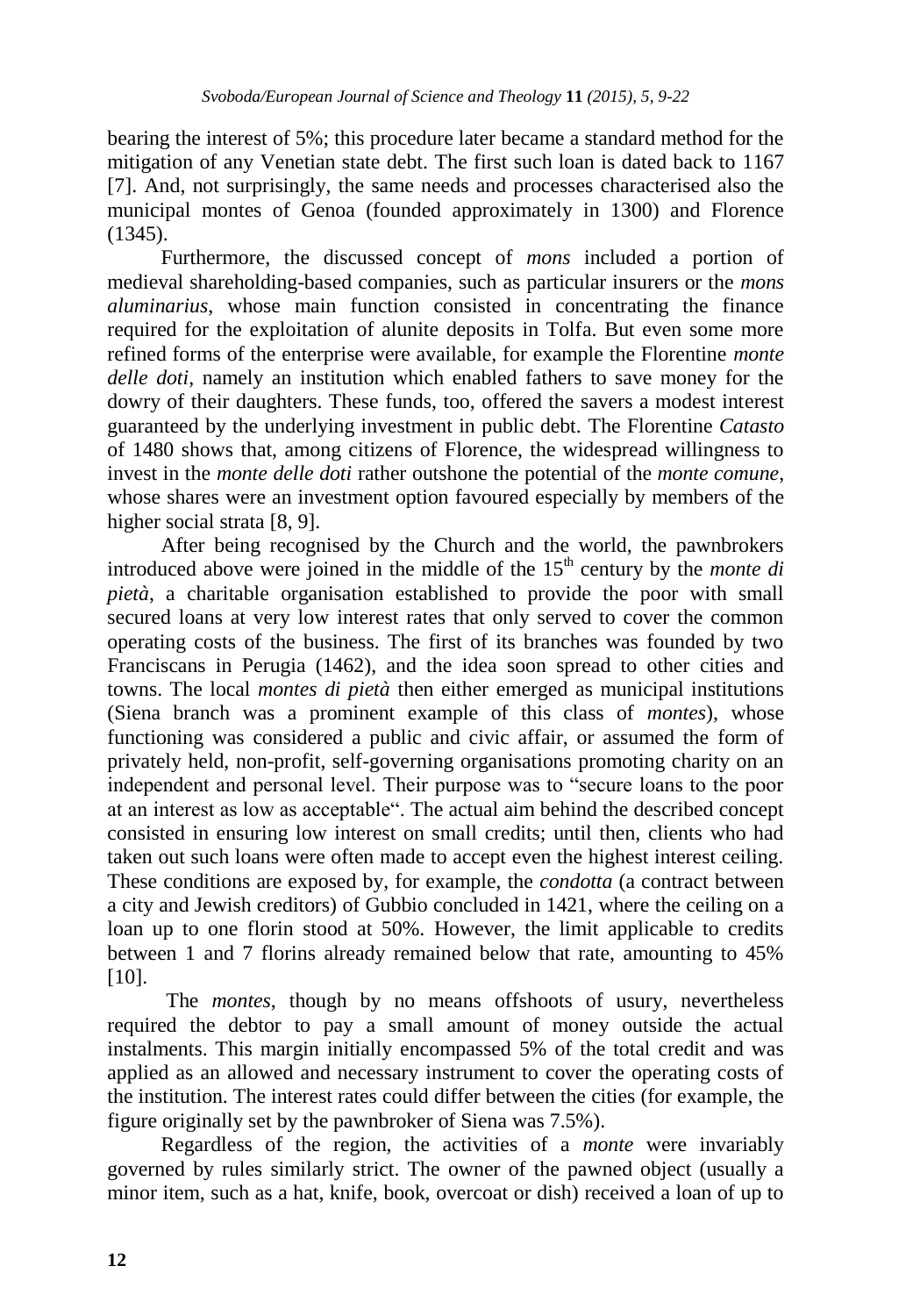2/3 of the estimated pawn value, and they were expected to redeem their property by paying off the debt and the interest within one year. After the stipulated period, the *monte* acquired the right to sell any unreclaimed object to the highest bid at a public auction [6, p. 2]. If such sale yielded more than the principal price and the interest in question, the surplus was credited to the account of the debtor, who could collect it without restriction. And as services of the *montes* were sought after by members of all social strata, a pawnbroker's counter became a common target point for doctors, sailors, lawyers, clergymen and, in certain cases, even aristocrats [6, p. 94]. This policy reflects an older practice recommended by the Church, a procedure in which the usurer was openly ordered to pay back any excessive interest received from a loan. The disbursement of such money could be carried out either via direct transfer of the unjust profit to the debtors (if traceable) or through a charitable donation (erogatio pauperibus). A suitable example of the first method can be seen in the testament of Giulio di Giovenco de' Medici, an eminent Florentine banker. Giulio had provided commercial loans at the annual interest rate of 10-12%; if, however, any of these loans did not include collateral to preclude risk, the related interest was not to be paid back – not even to charitable organisations the like of Ospedale degli Inocenti, a hospital for abandoned infants. But for any case where a pawn was required to guard the banker from possible consequences of the debtor being made bankrupt, the amount of interest was to be repaid by the inheritors [6, p. 21]. Contrary to the banker, the *montes* eventually opted for the latter repayment scheme, mainly owing to administrative difficulties connected with the former approach.

The *montes* found their most prominent defenders within the ranks of the Franciscan order; conversely, the competing Dominicans could be identified as the main opponents of the entire concept. According to the latter, any charge for a loan – albeit intended to cover the running costs of the institution – constituted interest and therefore was to be considered usury. In 1494, the Augustinian theorist Nicolaus Barianus issued his treatise *De monte impietatis*, which summarised old arguments against usury and posed the question of whether the Pope, who at that time still sanctioned the establishment of each new monte with a separate writ, was (given such executive system) effectively capable of permitting the collection of interest. Before the coming into force of the decree released during the tenth session of the Fifth Lateran Council, the Popes had to confirm the birth of each *monte* separately [11]. The decree nevertheless enabled the *montes* to begin operation without special authorisation, describing their activities as praiseworthy and eligible for official endorsement. Further details can be obtained from relevant documents of the Fifth Lateran Council [http://www.papalencyclicals.net/Councils/, accessed 17.04.2014]. The Franciscans then reacted with an apology by Bernardinus de Bustis, an eminent friar and poet, whose six articles in defence of the charitable pawn shops were completed in 1497. But the friction did not thus cease, and wherever the Dominican influence reached beyond its ordinary scope, the formation of the *montes* was often significantly delayed. Not surprisingly, therefore, even the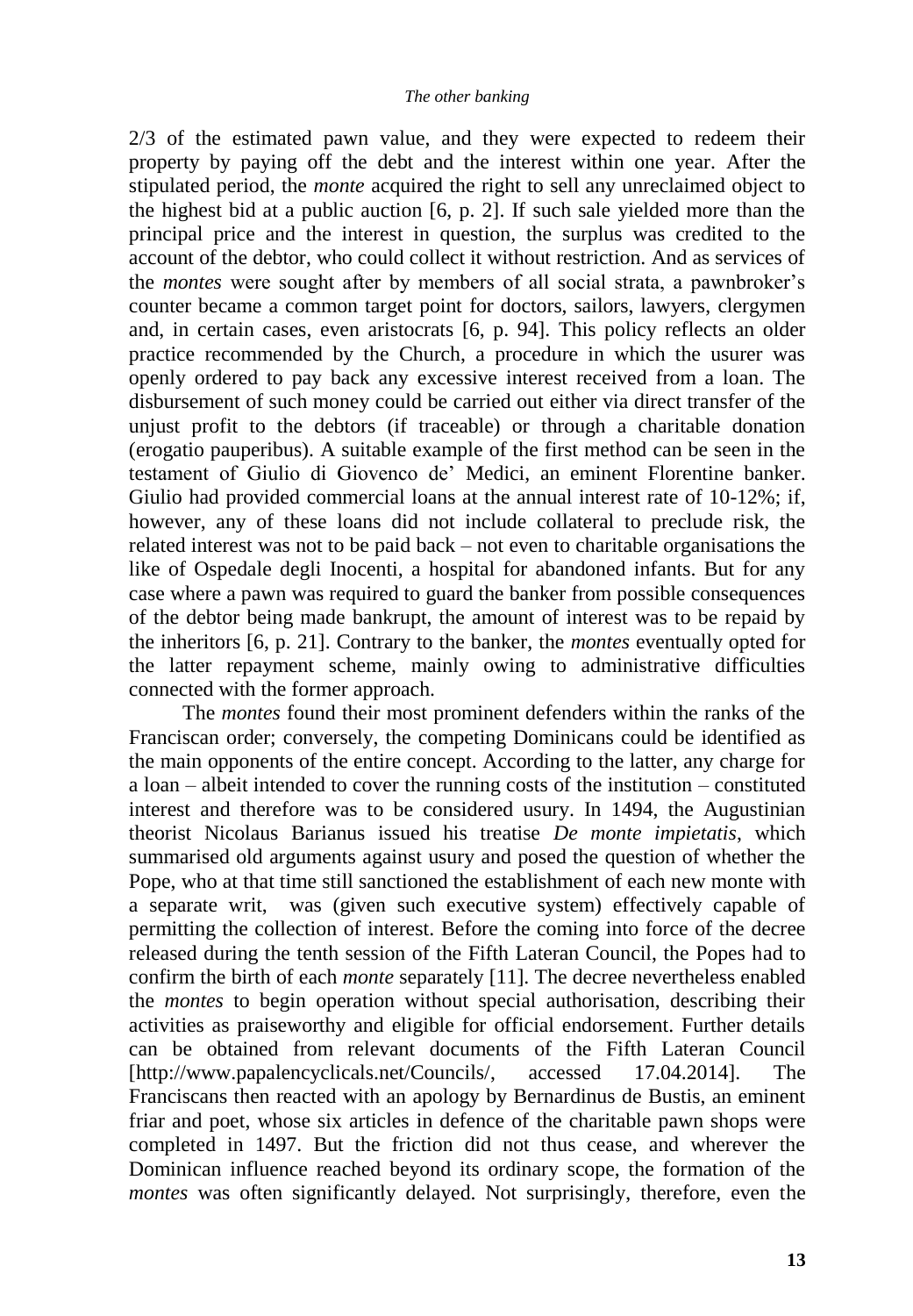Florentine *monte* gained firm ground only when it had been advocated by the popular Dominican preacher Girolamo Savonarola. Compared to its counterparts in the other cities, the Florentine branch was thus delayed by more that 30 years, a relatively significant amount of time in the given context. The general success of the friar's sermons hence fostered the *monte* which was to become, from both the historical and the statistical perspective, the most comprehensively described and documented institution of its kind.

## **3. The Florentine monte di pieta - renewal of charitable banking in practice**

Despite not being chronologically the first in the row, the Florentine monte di pietà developed into a most influential *monte*. For this reason, the body of primary sources related to the activities of this organisation is comparatively large and well-examined; the records contain detailed information on both the overall volume of capital and the number, frequency, and average sum of the loans provided. Interestingly, in this context, the relevant analysis presented within the study *Charity and State in Late Renaissance Italy* [6] shows that the operating rules and certain economic patterns in common use at the time have hitherto not undergone a major change.

The existence of the Florentine pawn bank was triggered twice: After the first unsuccessful attempt of 1473, the Great Council of Florence approved the establishment of the *monte* on 26 December 1495. Not allowing for any public subsidies, this act nevertheless remained only declaratory, and the enterprise was to be supported exclusively from donations and voluntary deposits. Within four months, articles of the institution were completed to define its internal structure or management principles and to regulate the purchase procedures. Furthermore, the rules emphasised absolute independence of the *monte* and its funds from political power.

The pawn bank was governed by a board of directors referred to as the Council of Eight. (Based on the constitutional rules of the *monte*, the eight councillors were forbidden to serve two consecutive terms, but they could resume their posts after the required gap.) The council appointed an executive officer (a *massaro*, or an administrator) and two assistants (*scrivani*, namely scriveners or copyists) from the ranks of reputable citizens. These officials were generally in charge of taking over the pawn from the client after he or she had sworn that the thing offered was his or her own property, and they also examined and recorded the quality or condition of the item. Subsequently, the pawned object was submitted to two estimators (stimatori), who determined its worth. Yet there were also articles, such as yardage, semi-finished products or clothing, whose acceptance by the estimators depended upon an approval from the relevant guild. The *massaro* then made an accounts voucher in three counterparts (one for himself, another one for the debtor, and still another one to accompany the accepted article) and entered the amount of money lent in the account book. The stipulated sum - usually at a value not exceeding 2/3 of the estimated price of the pawn - was paid to the client by the cash-keeper, whose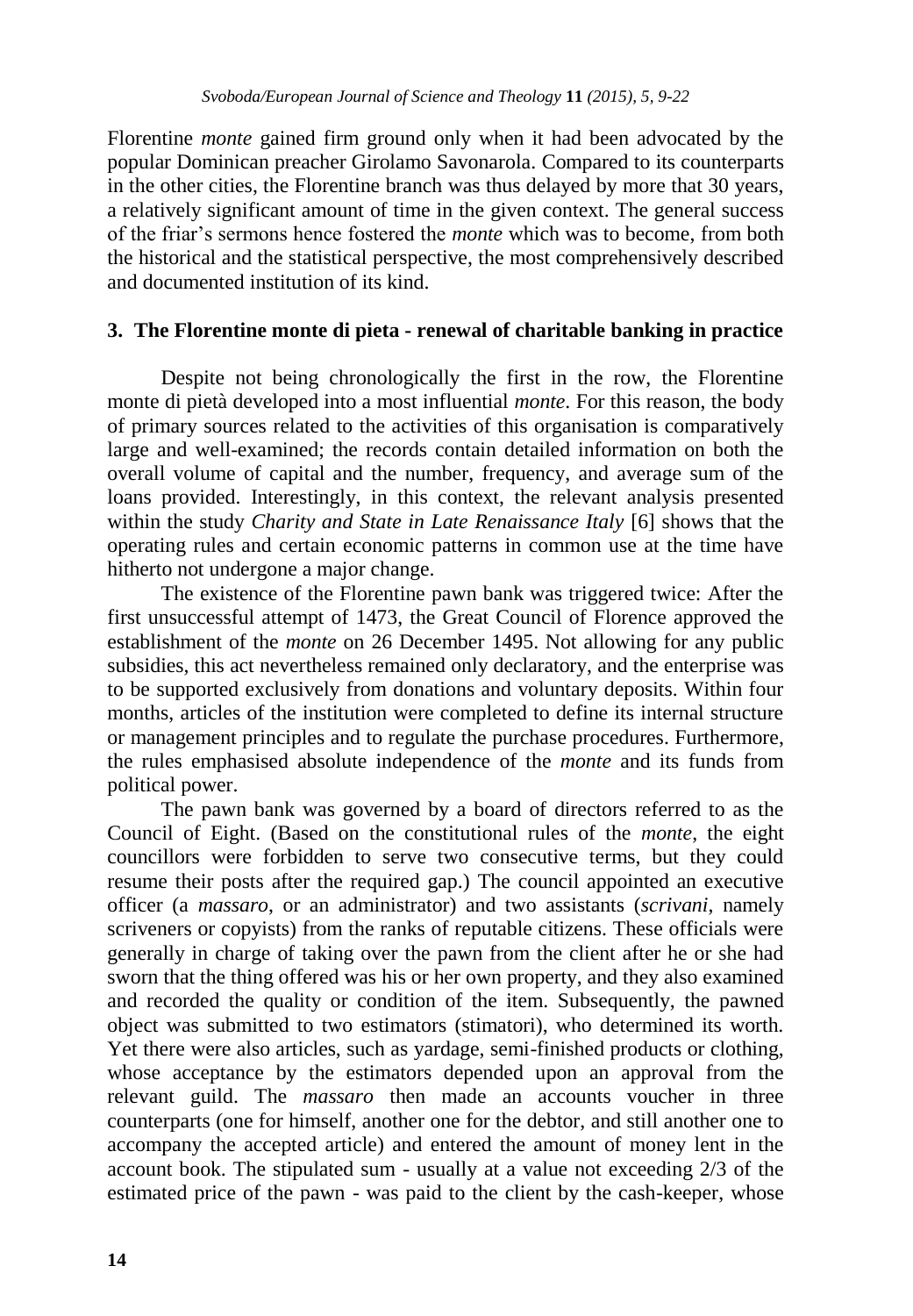#### *The other banking*

duties involved primarily the updating and revision of the cash book; in this context, the cashier was responsible for paying out and receiving the money, and he also calculated the interest. The actual provision of loans had to observe certain limits regulating the maximum extent of credit, both per applicant and per year. During the initial period, namely before the *monte* reached the full breadth and intensity of operation, the ceiling per loan applied to Florentine citizens was 25 liras; prospective debtors living in the country within 5 miles from the city proper could be granted 10 liras at the most. Thanks to the growth of the *monte's* capital, the limits were later increased to 50 and 15 liras, or values common also in other municipalities of the region.

After a given time, any unredeemed item could find a new owner at a public sale. If the object was sold and the profit exceeded the amount due including interest, the client became a creditor of the *monte* and obtained the surplus as a deposit in his account. This principle, too, survived in the *montes* that remained active until the  $21<sup>st</sup>$  century, for instance in Brussels.

Activities of the *monte* were subject to inspection and numerous guarantees; the articles of the organisation therefore explicitly stated how the employees were to behave in public or private life (though prescriptions for the latter can be characterised as only moderate). To preclude financial loss, the institution was entitled to penalise the estimators for incorrect pawn appraisal. The *massaro* had to find 8 guarantors, each of them willing to deposit 1,000 florins payable if the recommended person was proved dishonest in word and deed. Similarly, the cash-keeper also needed 4 guarantors capable of providing 1,000 florins each; other members of staff were required to secure smaller sums [6, p. 61].

The most vital and best remunerated positions in the *monte* became a domain of Florentine patricians. As noted by Carol Menning, no banker or tradesman was prepared to spend time developing a charity-based service for the salary of 2.5 florins a month, especially given that the employees in these jobs were expected to exploit fully their knowledge or skills in both general finance and double-entry bookkeeping; conversely, the example of Cardinale di Nicola Rucellai, a scrivener of the *monte* in the year 1496, shows that most aristocrats of Florence would readily perform the work under the conditions [6, p. 59]. A happy, long-term consequence of such practice was that representatives of the highest social strata, who regularly assumed positions within the institution, came into continuous contact with persons from the lowest ranks of society.

In order to prevent the desire for profit in the staff, the pawn bank restricted its maximum fixed expenses to the amount of 600 florins annually, of which approximately 2/3 were allocated for the fixed wages; the remaining portion comprised rent and various minor operating expenses.

Initially, founders of the *monte* also intended to shield its capital from possible claims raised by the municipal authorities. Thus, the charter contained a clause stipulating that no subject but the *monte* itself was entitled to use the disposable property or assets, and any financial transaction inconsistent with the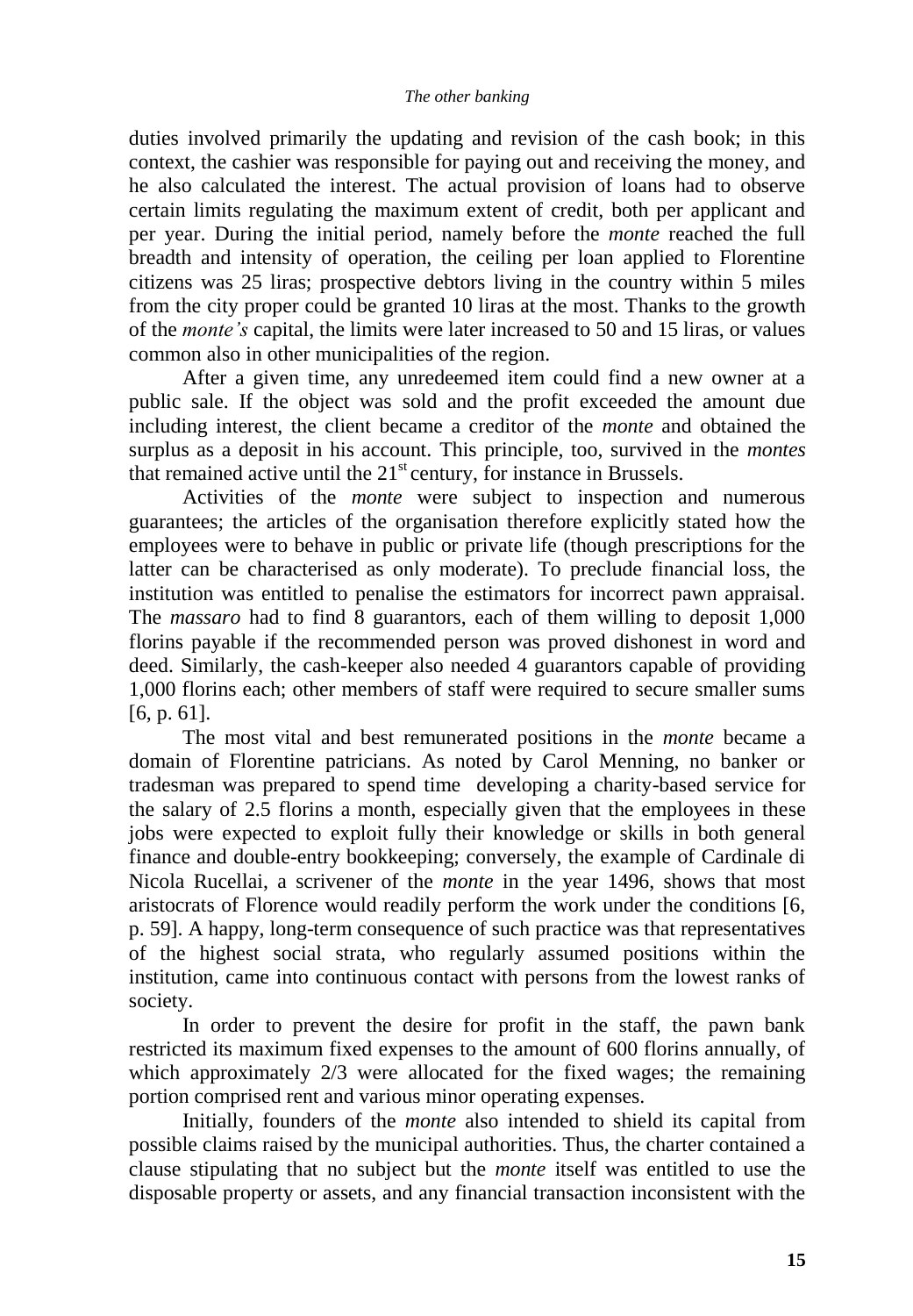articles or main mission of the organisation was to be regarded as unacceptable from the very beginning [6, p. 62]. The sole purpose of the funds available was to uphold assistance to the poor. The *monte's* articles, in essence, could be modified, but only after previous approval by the city council; such arrangement later enabled the institution to expand under changing conditions (for example, higher credit limits and new branch offices).

Besides collections organised by the Church, the *monte* relied on two other types of income: gifts, which constituted the stable capital basis, and interest-free loans, namely sight deposits registered in the names of individual depositors. After the first three years of operation, the fund of donations comprised 893 florins and 3,758 liras (approximately 1, 519 florins in total). Although the most frequently deposited amount during the initial three-year period equalled 40 florins, the more affluent donors increased the average sum per account to 160 florins. These deposits were entered into a separate section of the account book and complemented with a note indicating that the creditor had entrusted his money to the pawn bank '*for free and in love of the Lord*' and is aware that he or she could receive the full amount back upon request at any time. The depositor was nevertheless expected to observe the notice period of one month after communicating their intention to withdraw the funds; such a condition was rather uncommon in medieval banking, where cash reserves were routinely kept very high.

While noble families preferred the profit-bearing investment in the *monte comunale*, the middle class favoured the *monte delle doti*, and the wealthy guilds subsidised their own charitable activities, the *monte di pietà* would win supporters only slowly, relying predominantly on members of the lower middle and bottom social strata. From the year 1425, the *monte delle dotti* offered profit rates of either 11.33 or 12.99% (the money was employed to support public expenditure). However, Florentinians remained cautious, not giving much credence to the institution; seven years into its existence, the bank had thus accumulated a mere 6,000 florins. But after (and only after) a modification of the articles was pushed through in 1433 to ensure full security of the deposits, the number of investors began to grow rapidly. We can therefore claim that if it was not easy to seduce Florentinians by advertising a benefit of 12-13%, then the chances for the *monte di pietà* to attract a wider range of clients were spiralling hopelessly downward. Indeed, not many good citizens were allured by the opportunity to let their money work for the poor without any apparent gain, especially in the turbulent 1490s. The *Arte di Calimala* (the guild of cloth merchants) supported twelve monasteries, and also hospitals, in Florence and its vicinity, while the *Arte di Lana* (the guild of wool merchants) operated the *Ospedale degli Innocenti*. Even though these two organisations, too, financially assisted the *monte* through its earliest period, the support only took the form of short-term deposits that would soon be withdrawn.

Thus, at the beginning of its existence, the *monte* needed a capital increase to survive and fulfil its role as intended. The problem was resolved by interconnecting the *monte* and other public funds that facilitated permanent cash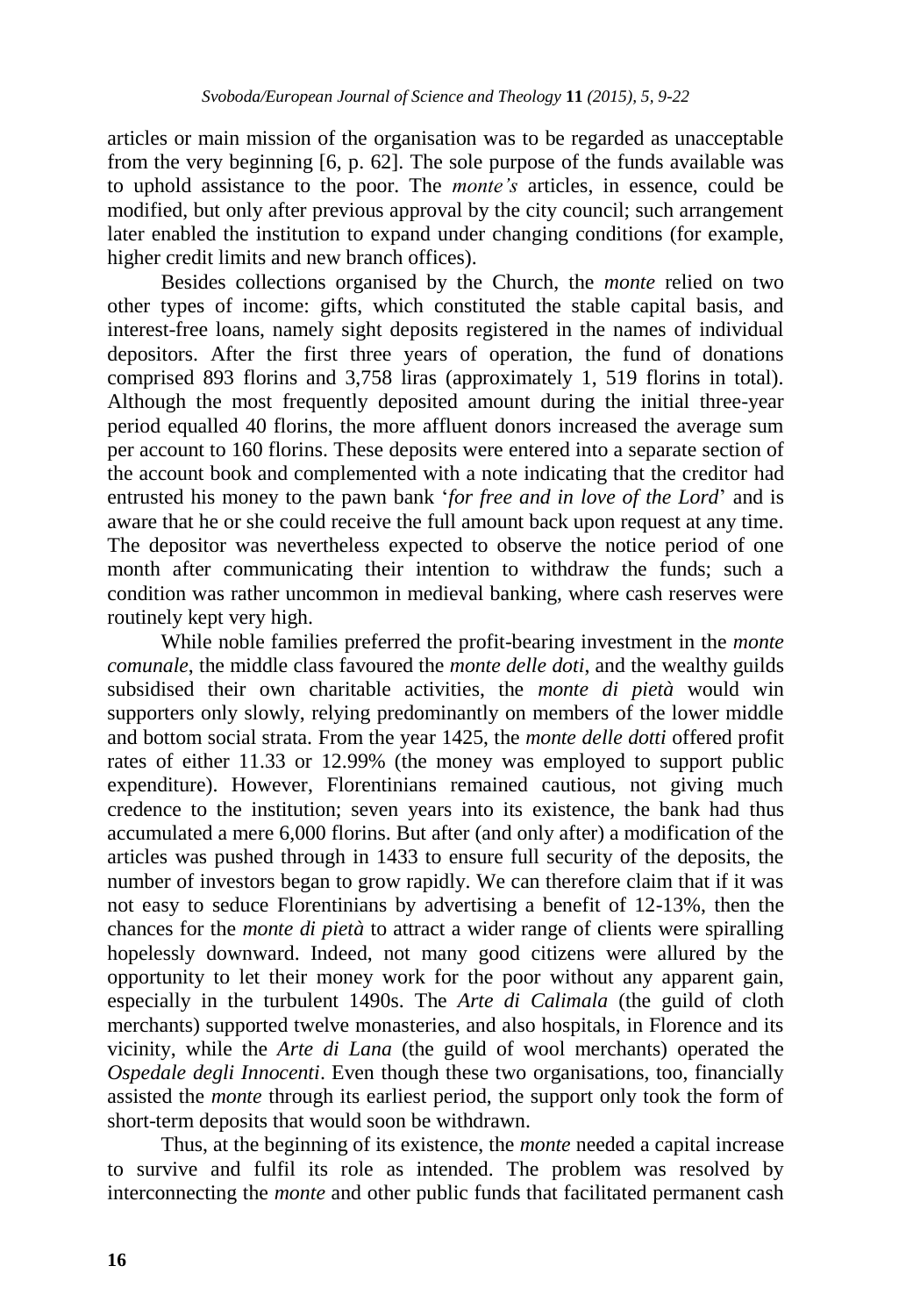deposits. The first cooperating fund to open a portion of its assets to the *monte* was the *Magistrato dei Pupilli* (Court of Wards). In addition, the pawn bank's efforts were backed by the city council, which required certain taxes or fees to be paid into an account managed by the *monte*. The money was then provided to the council as requested. To illustrate this mechanism, we could refer to the provision of spring 1498 where the *monte* was entrusted with administering the gain generated from the sale of property confiscated after Pisa's revolt of almost four years before. Then, in the course of nine months, the bank's treasury received 5,893 florins and 2,086 liras, amounts which exceeded the total sum of private or corporate deposits. By 1502, this investment had more than doubled, and such influx of capital made it possible for the *monte* to overcome the initial funding problems. In the said year, the city council also allowed the *monte* to open two new branches, thus enabling the pawn institution to accumulate multiple cash surplus shortly thereafter; in 1506, the surplus already amounted to 3,202 liras, or approximately 500 florins (The approximate conversion rate was 1 florin per 6-7 liras; 1 lira then amounted to 20 soldi or 240 denari). It is therefore obvious that support stemming from the public sector spurred the development of the *monte* and brought palpable economic benefit for years to come.

But as this pawn bank could exist only on the precondition of *no profit*, the proceeds had to be distributed: the clients served during the given period were invited to withdraw a portion of the interest paid. Such refunding practice nevertheless constituted an administratively demanding problem, which led the board of the *monte* – after numerous discussions with the Franciscans and Dominicans – to begin transferring any profit to other charitable institutions instead of repaying it regularly and directly to the poor. The allocation of the profit to particular funds bolstering charitable activities connected with care for the body and soul was an approach practised in other cities as well. Thus, the Perugian *monte* diverted the sum of 1,000 florins to a student loan account, facilitating smooth purchase of books and clothing; the pawnbroker of Busset helped to provide the furniture and equipment for the town's public library, paid the librarian, and subsidised four(!) students; and the pawn banks of Castellfranco Venneto and Feltre backed construction work on the Dome [6, p. 16].

The first thirty years of the Florentine *monte* were characterised by undisturbed growth, resulting in the bank's self-sufficiency and capital security. This stability, however, was not to remain intact: the expulsion of the Medici and proclamation of the Republic in 1527 significantly influenced the perspectives of the *monte*, mainly because, besides other difficulties, a heavy tax and fee burden was imposed on the city to finance the mercenaries guarding the new regime. The actual defence intensively exploited the property of the guilds and became the chief cause behind the seizure of Church-owned funds and estates. In the city of Prato, organisations administered by the Catholic Church, such as hospitals, were made to sell most of their possessions and hand the proceeds over to the Signoria. Similar measures then targeted the *monte*, which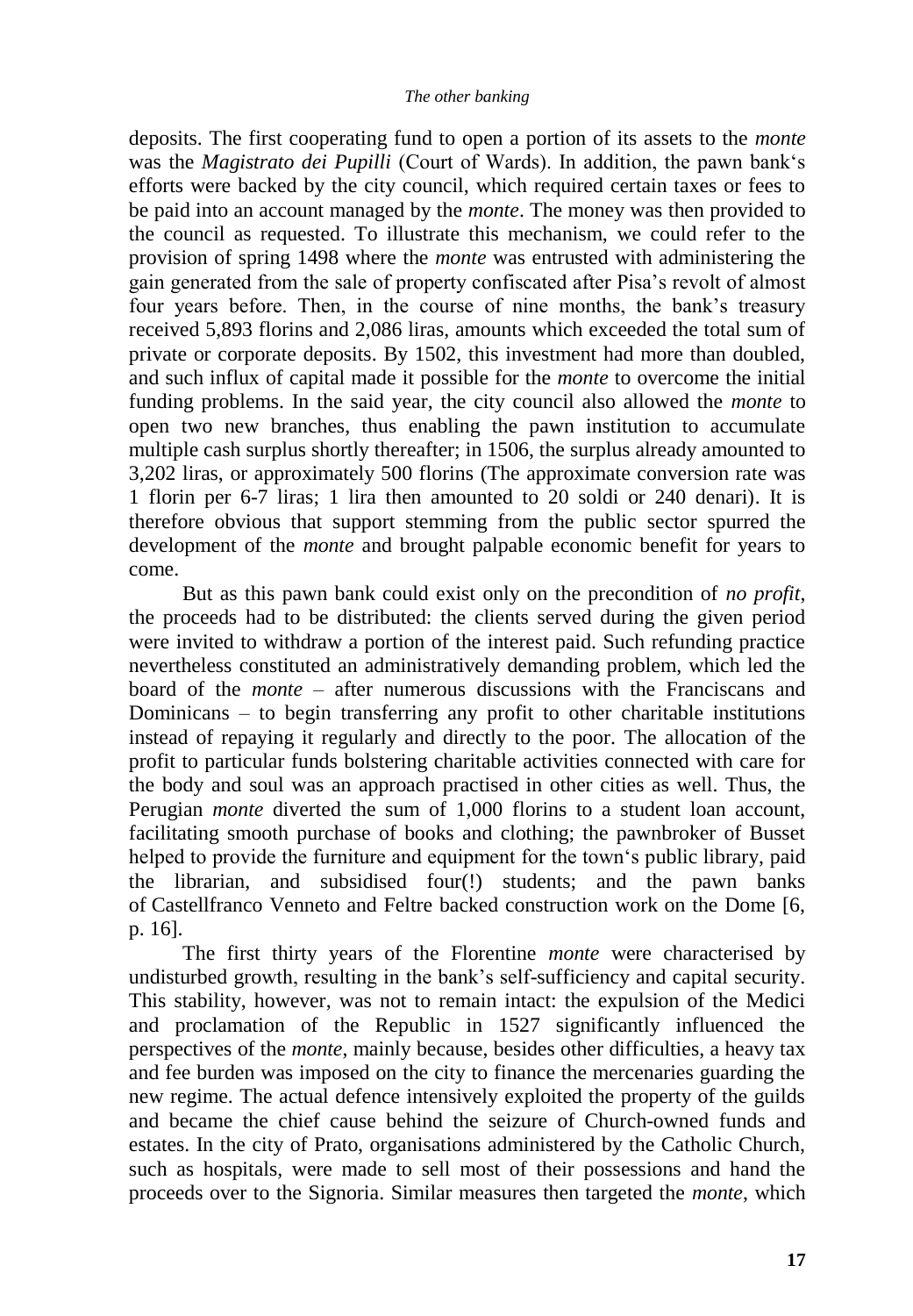was (in utter denial of its articles) ordered to grant an interest-free loan to the government. From the total assets of approximately 48,000 florins, the municipal authorities drew 16,408 florins for military protection purposes, including Michelangelo's work on Florence's fortifications. Although the republican Signoria obliged itself to repay the debt, such promise did not appear very trustworthy at the time of war with dubious outcomes; indeed, the expenditure on the soldiers' wages and defence facilities eventually proved to be fruitless as the Republic was not saved: the Medici returned to power in 1530 (1532) and then held it continuously till 1737.

One of the difficulties the family had to face after their comeback consisted in the lack of capital plaguing the *monte*. The regular pawning activities had been markedly hindered by the enforced loans, and therefore the pawn bank was permitted in 1532 to collect 10% interest for the period of five years. The demand for credits nevertheless grew, even despite the rather high cost. In 1539, the interest rate decreased back to 5%.

A related step was then taken in June 1533 when the senate decreed that the *monte* would be entitled to pay the interest of 5% per year on certain deposits. The first interest-bearing deposit, however, was accepted only at the beginning of the year 1538; the reason for such a delay probably consisted in the management hoping that the five years of retaining the permitted 10% interest would bring enough capital to the bank's treasury. Similar measures came to be adopted also by other cities in the region, and their effects were invariably positive. The Pistoian *monte* began to pay the interest of between 1-7.5% on its clients' deposits in 1475, two years after being established.

Simultaneously, the *monte's* articles were supplemented with a clause stipulating that the deposits are secured by the property of both the institution and the city. Thanks to this series of decisions, the *monte* began to be perceived as the safest investment option: unlike common banks, the pawnbroker did not pursue any risky operations, and all its credit products were secured by collateral and involved municipal guarantee. In addition, assurance tools were created to warrant for the conduct of the employees; in 1539, the insurance fund comprised 129,000 florins. Moreover, the *monte's* treasury was located at the town hall offices, enjoying the protection of the city guard. The small but reliable yield clearly attracted a comparatively high number of depositors, who nurtured the gradual growth of the capital. While it is true that the 1530s were characterised by a steady decline of the sums on deposit and a dwindling count of donors, the proceeds from both interest and the sale of unredeemed pawns gradually increased. The interest collected between 1530 and 1533 amounted to 8, 275 liras, with 5, 500 items pledged in total. In 1545, the *monte* already administered 133 accounts, of which 80 were interest-bearing. In the first third of the  $16<sup>th</sup>$ century, the average number of accounts was approximately 66 [6, p. 107]; by contrast, in 1563 the pawnbroker had already registered 330 interest-bearing accounts. One of the changes that significantly contributed to such improvement had occurred at the end of the 1550s: a progressively expanding group of noble depositors - most likely also encouraged by the Medicean patronage of the pawn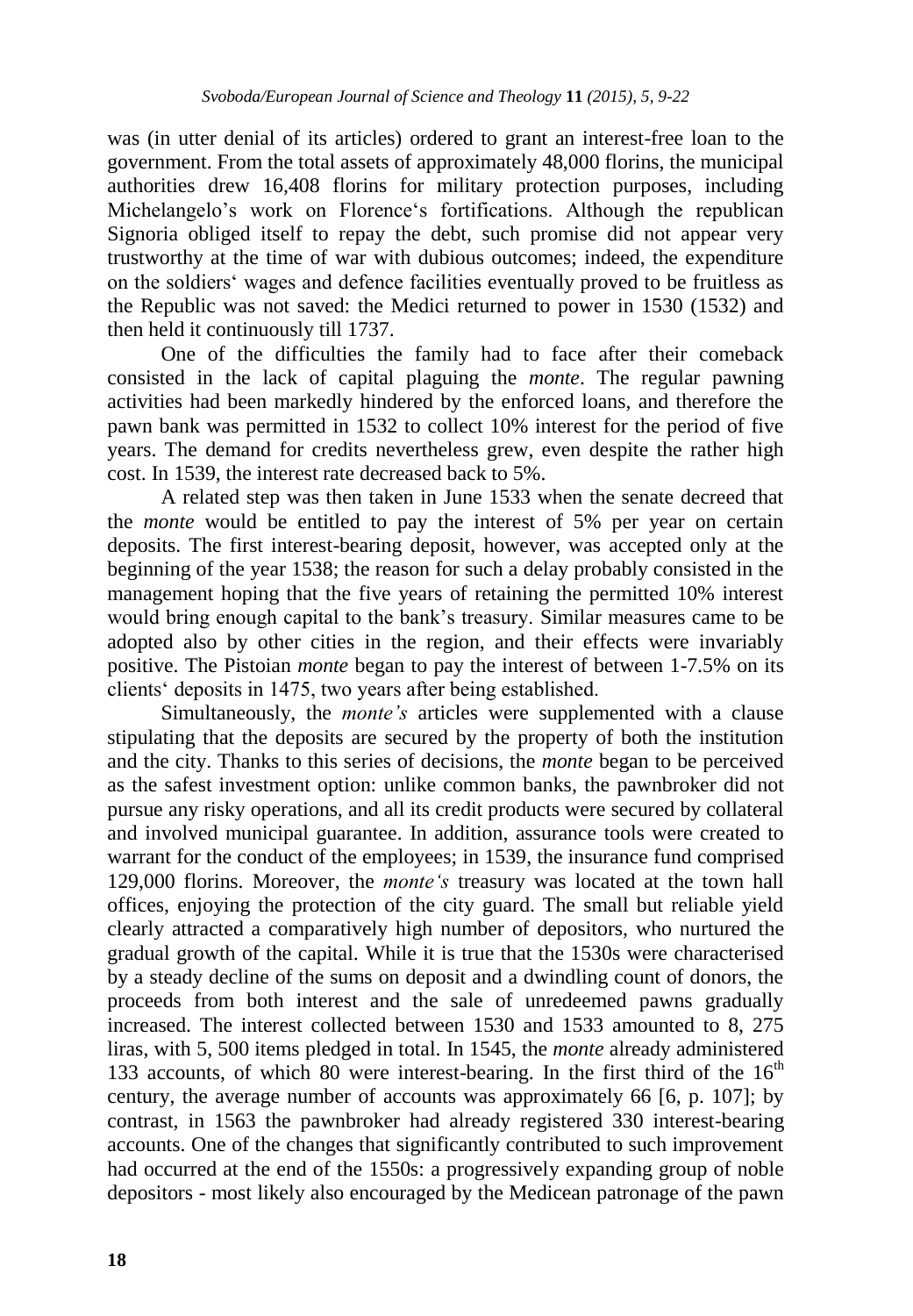#### *The other banking*

bank - began to use the *monte's* services, thus spreading the goodwill of the institution further among their own circles.

The pawnbroker remained the preferred alternative mainly for the middle and lower classes; however, numerous deposits were made also by charitable corporations wishing to invest their surplus funds dependably. The nobility lent money almost exclusively to the city; not surprisingly then, the interest paid by the *monte communale*, which managed the Florentine public debt, amounted to 12% annually.

An interesting insight into the economy of the *monte* within the described period is available via the pawn bank's detailed records, where relevant business data are found. Between 1545 and 1548, each of its three branches supervised 16,000 collateral cases on the average. While the total of 162,585 items was accepted for pawn, only 146,950 objects could be redeemed, meaning that roughly a tenth of the initial number was auctioned. An even proportion between items redeemed and articles sold at an auction (nine out of ten) can be found also as late as the  $19<sup>th</sup>$  and  $21<sup>st</sup>$  centuries, namely in the records of the *montes* of Rome, Livorno, and Brussels [4; *Mont-de-Piété*, http://www.montdepiete.be/EN/ index.htm, accessed 17.04.2014].

A typical loan brought 1.25 florins per pawned article. Naturally, the volume of objects passing either way over the bank's counter also grew or dwindled according to the actual season of the year, and the fluctuations were usually strong. The demand for loans stood at its lowest during and shortly after the harvest period as the fields, woods, and meadows mostly offered ample food. Conversely, every December the pawning cycle was high again due to the arrival of cold weather requiring warm clothes, heating materials, and sources of light. The pawn redemption process then included similar phases: while not many articles were claimed back in a winter, the spring or summer seasons saw clients collecting their property on a frequent basis. This pattern, in the general sense, conspicuously points to the persistent link between the welfare of city dwellers and the concrete season. Another characteristic of the described financial mechanism consisted in that a growth in the number of collateral cases was inevitably associated with a decrease in the quality and price of pawned objects; thus, the amount loanable was also kept low. When, by contrast, the interest in pawning fell, the value of items offered normally went up.

The decision of 1533 to pay interest on the deposits turned out to be a successful, capital-yielding move, but it also had an apparent weak point: the interest of 5% valorising the clients' investment was equal to the benefit from the loans provided, and the *monte* thus could – even when exploiting the full potential of the interest-bearing deposits - obtain only zero income. Any costs incurred then resulted in a loss. These adverse conditions were partially alleviated by donations, which assumed the role of interest-free capital; yet, in the long term, such a status was unsustainable. For this reason, the *massaro* (administrator) notified Cosimo de Medici in 1568 that the *monte's* yearly budget deficit had reached 600 ducats and proposed a solution in his letter: the interest on higher-level loans (from 100 scudi) should be increased to 6%. The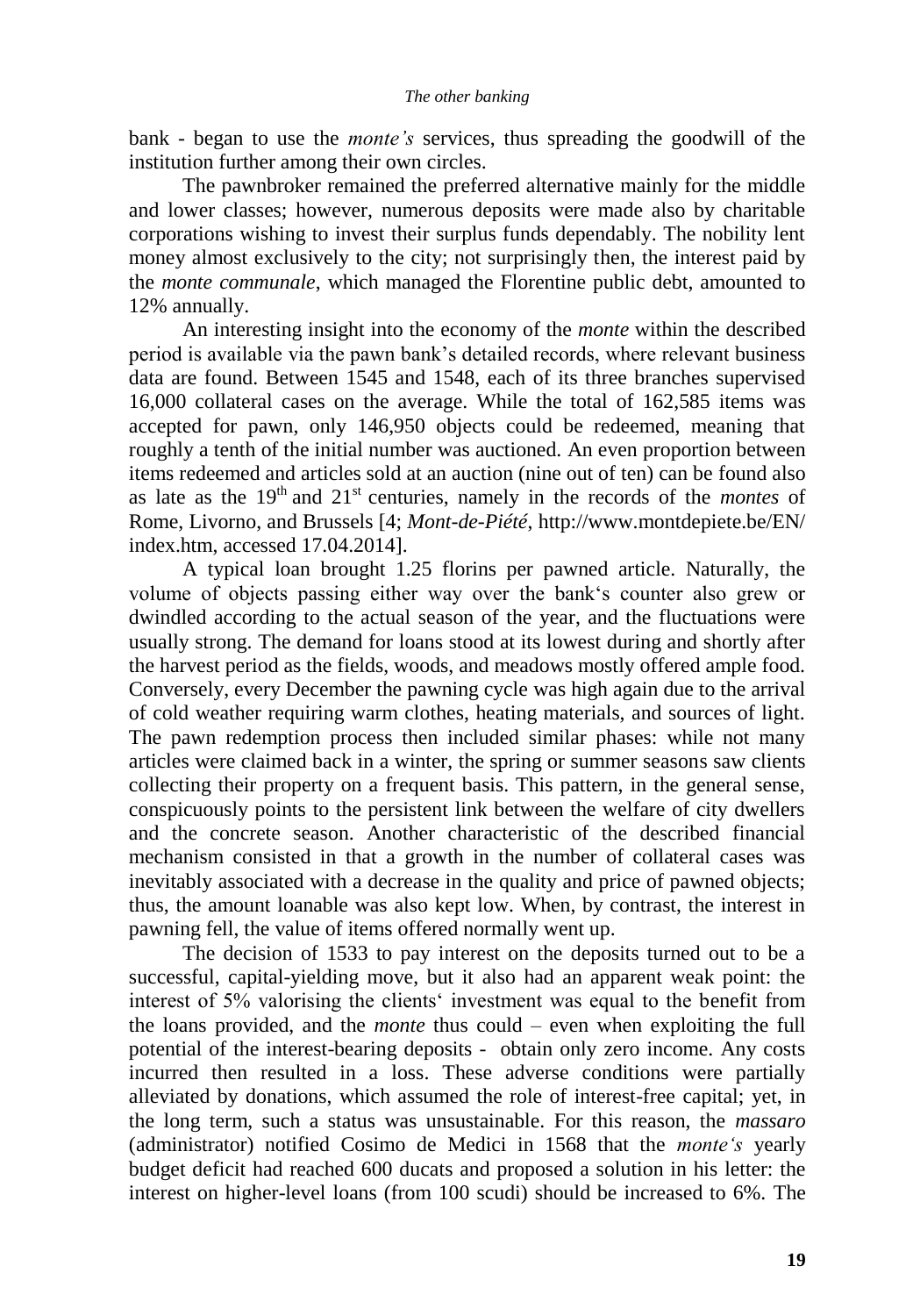broker's accounting documents of 1576 indicate that the gain from such loans equalled 16,547 ducats; as such, in the book, the sum was promptly relocated to the newly created column headed 'profit' [6, p. 198]. The Grand Duke complied with this wish, and the pawnbroker acquired a major source of revenue.

Other reforms, introduced after 1574 as a result of frequently recurring financial scandals and embezzlements, were made specifically to separate petty charitable loans from more prominent, high-end credits and services. In the innovated system, the previously established credit interest rates were stratified again, defining practical rules for the future. The stable 5% rate (virtually reserved for the poor) accompanied loans within the range of up to 40 florins, while anyone wanting to borrow between 40 and 300 florins was required to pay the margin of already 6%; the last stage then subsumed loans above 300 florins, which came to be provided at the interest rate of 7,33%. Classification by credit size soon found its way to other *montes* too, but most significantly it enabled the *monte di pietà* to accomplish fiscal balance and lay sound foundations for the institution's self-reliant existence, which was to end only by its incorporation into Florence Savings Bank in 1935.

Cosimo Medici, apparently seeing no reason in retaining money that does not bring any interest, wrote a letter in 1571 to representatives of the Sienabased branch of the pawn bank, urging them that they should transfer the generated net profit to the Florentine *monte*, where the interest rate stood at 5% [6, p. 242]. This request and its prompt satisfaction can be interpreted as tokens of the full acceptance and ethical justification of interest. In the given context, then, the institution of the *monte di pietà* is regarded as the root of banking not in the sense of fostering the development of effective financial procedures, but mainly thanks to the fact that its activities facilitated the general acceptance and the Church's approval of interest on all types of loan. The actual genesis of the pawnbroker therefore constitutes a significant moment within the evolution of economic ethics.

## **4. Conclusions**

If we look back at the long history of charitable loans, we will find out that its real basis consists in the interpretation of interest as a concept which denies the love of fellow creatures. This principle, already outlined in Ancient Greece and instilled by Torah, the Gospels and sacred tradition, embodied the rules of life in self-sustaining communities of peasants and nomads. Despite all the past transformations of economics, this principle still manifests itself in the existing social structures and bonds, namely between relatives and friends, where interest-free loans are a common instrument of assistance. In this environment, to demand an interest would inevitably mean to violate the web of interconnected relationships.

Yet beside these financial tools there also stood commercial credit, which expressed the sharing of a risk or profit rather than premeditated oppression. To participate in the funding of merchant voyages, share the risk and collect a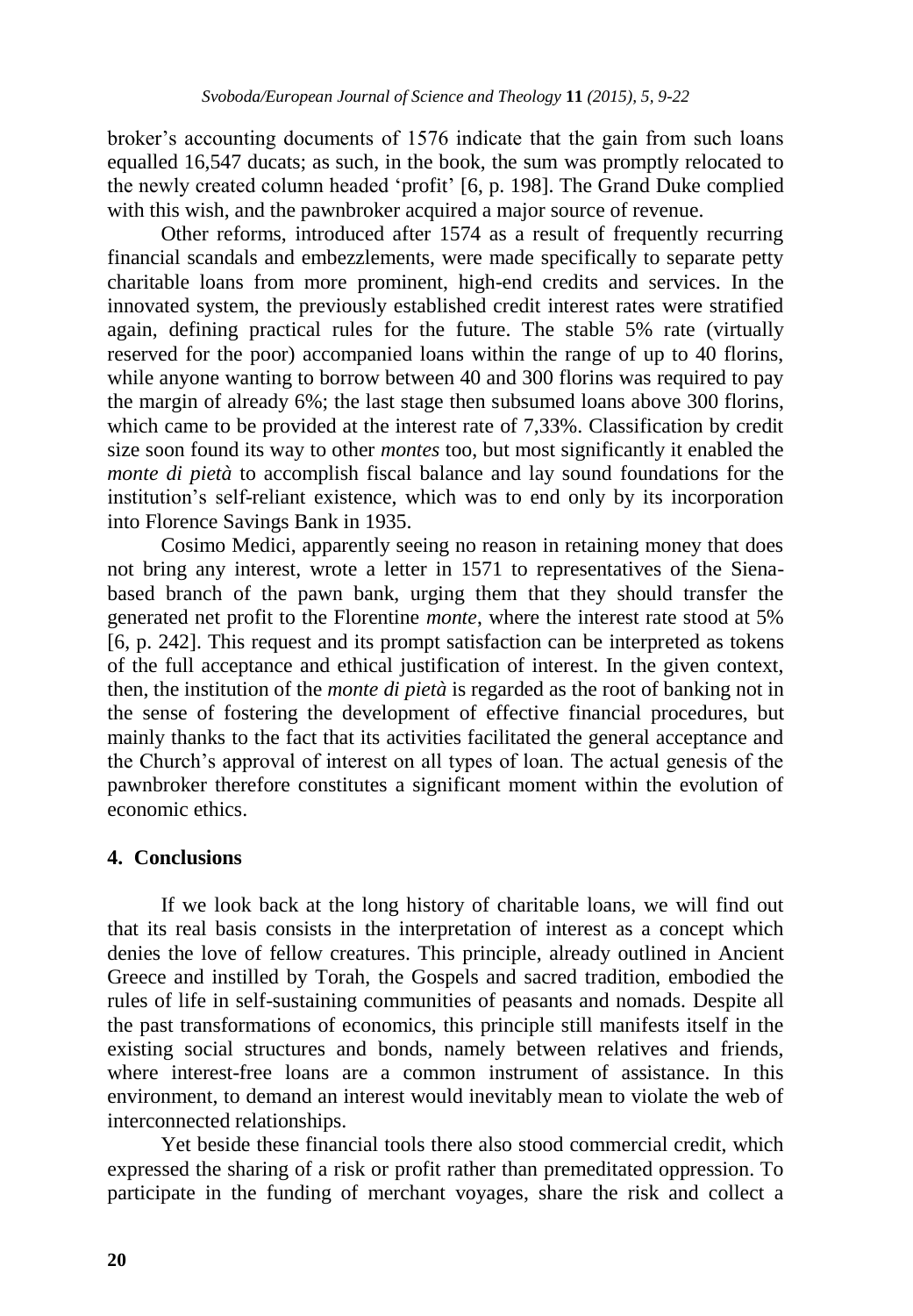portion of the profit was an acceptable component of trading. Thus, the essence of the debate was not seen in commercial loans, which could bear interest without restricton, whether in a direct and permitted manner (foenus nauticum) or via an indirect and permitted mode (conversion rates; profit share; overdue instalments). The point of difference consisted precisely in private loans to individuals, mainly because some variations of this instrument did not necessitate the prohibition of interest as a form of protection.

The discussion of interest was, in general terms, pushed forward by the pressure of external circumstances. The Venetian forced loans taken out to cover the public debt virtually justified the interest paid on any such compulsory credit in favour of the city, and if such interest was permitted and even considered beneficial, then there stood no obstacle to evaluating the whole concept of prohibition anew. The first forced loan cycle in Venice was organised in 1167; at the time, the interest amounted to 5%. The creditors accepted the safety of regular interest instalments and did not insist on receiving the principal periodically. The fact that the principal was repaid very slowly (or not at all) may have rested upon a theological argument: interestingly, an interest on overdue instalments was substantial.

The resulting novel interpretation of gain, accompanied by separating the actual prohibition of interest from the indispensable protection of the poor, reflected - among other influences - the realisation that the common value of money can be subject to fluctuation (enabling the banker to set the rate that will protect him from loss) and the fact that currency may be devalued by the state. The recognition of such causality facilitated the unrestrained development of the economic (not ethical) discourse on the worth of money and necessity of interest, and the actual understanding that the Philosopher assumed a mechanism of fixed currency rates and fixed prices came to constitute a major step in the process of challenging and overcoming the Aristotelian approach. The basic structure of these ideas was not formulated after Nicole Oresme (1325-1382), who preceded Gresham by more than 200 years in expressing the rule that the 'bad' money pushes the 'good' currency out of circulation [12].

The final move on the road to the ethical justification and subsequent full integration of interest in the economic life of a society consisted in generalising the experience of the Franciscans, whose pastoral activities enabled them to recognise not only the importance of microcredit for everyday life in towns and cities but also the fundamental role of competition for financial markets. For this reason, they supported the systematic foundation of pawn shops and banks, namely institutions which were to lend money to city people at cover prices, observing the prohibition to generate profit. The regular operation of these brokers thus effectively ended the dispute of the legitimacy of interest because, in the course of the Fifth Council of the Lateran, the decree by Pope Leo X of 4 May 1515 confirmed that the acceptance of small interest over principal in instalments cannot be considered a sin, especially if the gain is not accumulated or distributed and its sole use lies in amortising the costs. Moreover, the *monte* constituted a non-profit alternative to other creditor institutions and established